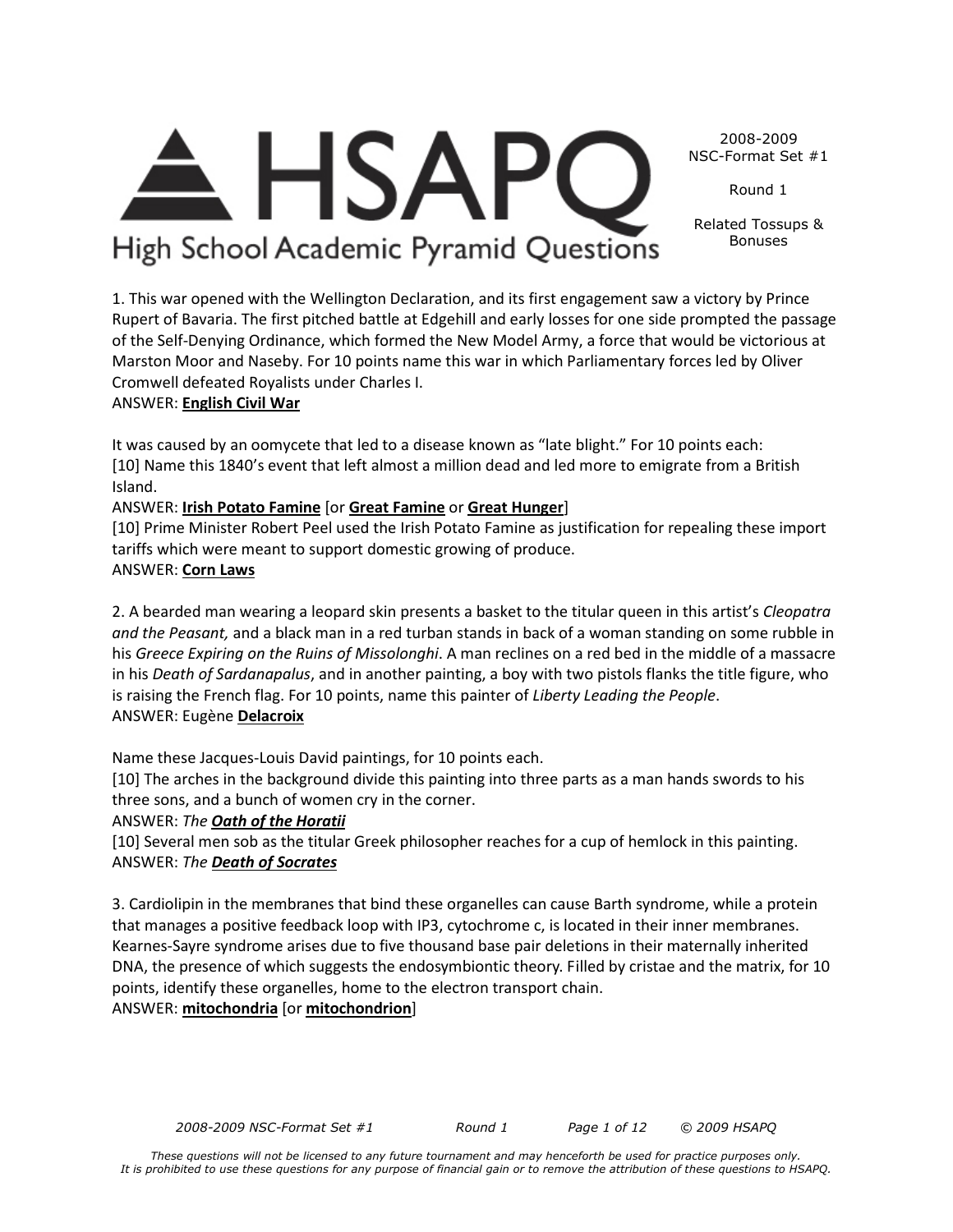The shell variety of achieving this improves on algorithms like the bubble and insertion type, but divide and conquer algorithms like quick are fastest. For 10 points each:

[10] Name this basic problem of computer science that involves reordering a collection. ANSWER: **sort**ing

[10] Like quicksort, this sorting algorithm takes "Big O of n log n" time. It works by splitting the elements up into subsets and putting them back together with the title action.

## ANSWER: **merge** sort

4. While serving as Railroad Commissioner, he lost his first major election on a pro-Ku Klux Klan, anti-Standard Oil platform, finishing behind Hewitt Bouanchaud and Henry Fuqua. In 1922, he argued a case in front of the Supreme Court involving Cumberland Telephone & Telegraph Company. This man's son Russell and brother Earl continued his family's political dominance into the 1980s, fifty years after this proponent of the Share the Wealth program was killed by Carl Weiss. For 10 points, name this "Kingfish" who ruled as an autocrat in 1930s Louisiana.

ANSWER: Huey Pierce **Long**

Seth Warner was a member of this group, which was victorious at the Battle of Bennington in 1777 over the British. For 10 points each:

[10] Name this group centered in Vermont that was formed by Ethan Allen.

## ANSWER: **Green Mountain Boys**

[10] This fort in New York was captured by the Green Mountain Boys in 1775; two years later, it was abandoned by Arthur St. Clair.

## ANSWER: Fort **Ticonderoga**

5. The BEA currently uses the more accurate "chain weighting" method to calculate this quantity, and Okun's law relates the gap in this quantity to unemployment. Purchasing power parity is usually taken into account when comparing it between two nations. Its namesake deflator is the ratio between the nominal and real forms of this quantity, which does not include payments made to foreign nations. For 10 points, identify this quantity which is equal to the value of the sum of all goods and services produced in a country.

ANSWER: **GDP** [or **gross domestic product**; do not accept "gross national product" or "GNP"]

With the exception of Giffen and Veblen goods, this curve is downward sloping. For 10 points each: [10] Name this curve plotting a certain economic variable against price.

ANSWER: **demand** curve

[10] Often measured as the slope of a demand curve, this economic quantity is defined as the change in demand over the change in price.

ANSWER: price **elasticity** of demand

6. An apocryphal section of this book sees the title character place a circle of ash around a temple to priests for eating the sacrifices to Bel. This book tells of a dream in which a metallic statue has faulty feet, leading to the expression "feet of clay." This book features three men named Shadrach, Meshach, and Abednego, who do not burn when cast into a furnace. The words "mene, mene, tekel, upharsin" inscribe themselves on the wall during Belshazzar's feast in this book. For 10 points, name this book of the Bible, whose title character braves a lions' den. ANSWER: Book of **Daniel**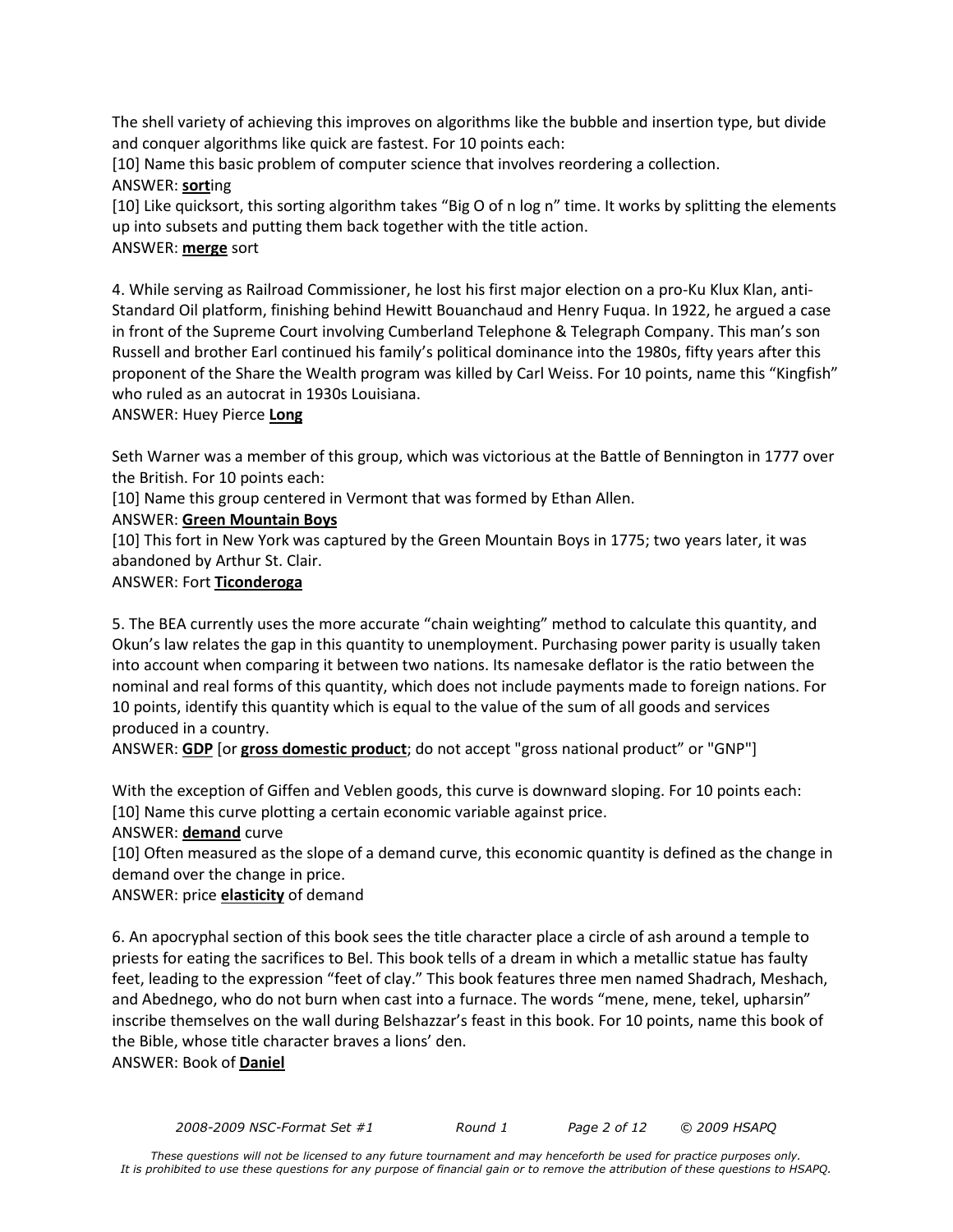She agreed to marry anyone who would beat her in a race, despite her love for Meleager. For 10 points each:

[10] Identify this huntress who wounded the Calydonian Boar.

## ANSWER: **Atalanta**

[10] In some accounts, Atalanta traveled with Jason as one of these hunters for the Golden Fleece, named for the ship they took.

## ANSWER: **Argonaut**s

7. Sanderson defined it as the ratio of atomic number to atomic volume, divided by the expected ratio as extrapolated from noble gas data. Another measure of it is based on the square root of differences in ionic resonance energy between two elements, while Mulliken defines it as the average of first ionization energy and electron affinity. For 10 points, name this tendency of an atom to attract electrons of other atoms to itself, for which fluorine has a value of 4.0 according to the Pauling scale. ANSWER: **electronegativity**

Blastocysts contain the controversial "embryonic" ones. For 10 points each:

[10] Name these undifferentiated cells that come in "totipotent" and "pluripotent" varities. ANSWER: **stem** cells

[10] Some members of this phylum can regenerate from totipotent stem cells. This phylum includes the sponges which possess skeletal elements known as spicules.

## ANSWER: **porifera**ns

8. The protagonist of this novel meets characters like Sappho Sholtz and Madame Stahl, who never leaves her bed in fear of showing her legs. One character in this novel is injured when his horse Frou-Frou trips while racing Gladiator. The protagonist of this novel has a son named Seryozha and a brother named Stepan Oblansky. A subplot in this novel concerns the sister of the title character, Kitty, who marries Konstantin Levin. For 10 points, name this novel about a woman who shacks up with Count Vronsky and throws herself in front of a train, written by Leo Tolstoy.

## ANSWER: *Anna Karenina*

One poem by this man concerns a seaman who returns home to find his wife married to Philip, and another was inspired by the death of Arthur Hallam. For 10 points each:

[10] Name this English poet of "Enoch Arden" and "In Memoriam," in addition to a ten-book collection based on Arthurian legend.

ANSWER: Lord **Tennyson** [or Alfred **Tennyson**; or 1st Baron **Tennyson**]

[10] This poem by Lord Tennyson memorializes the titular group of "six hundred," who rode into the "valley of death" during the Crimean War.

ANSWER: "The **Charge of the Light Brigade**"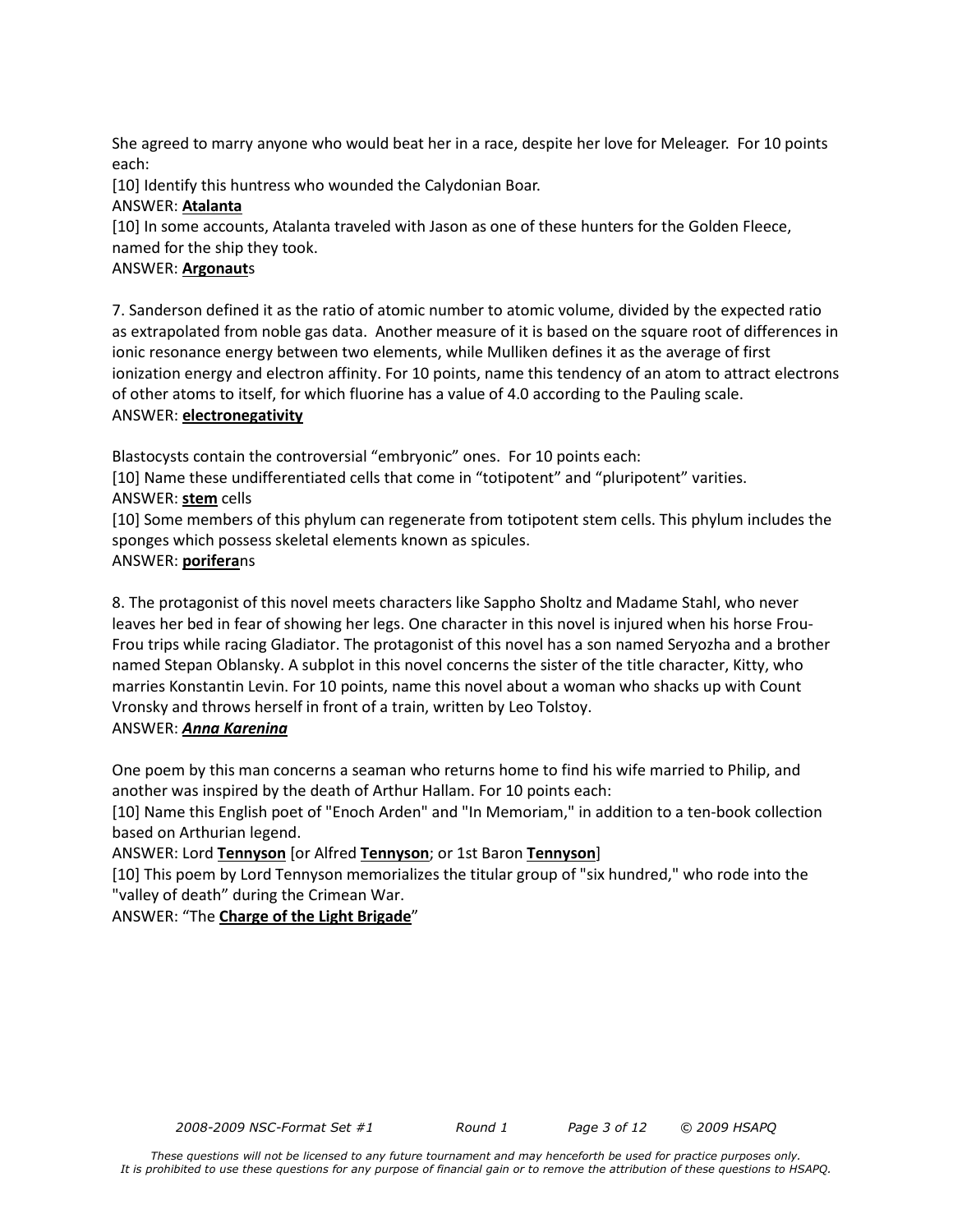# A HSAPQ High School Academic Pyramid Questions

2008-2009 NSC-Format Set #1

Round 1

Category Quiz Bonus Choices

**Arts Current Events Geography History Literature Math Calculation Mythology Social Science**

**Arts Current Events Geography History Literature Math Calculation Mythology Social Science**

*2008-2009 NSC-Format Set #1 Round 1 Page 4 of 12 © 2009 HSAPQ*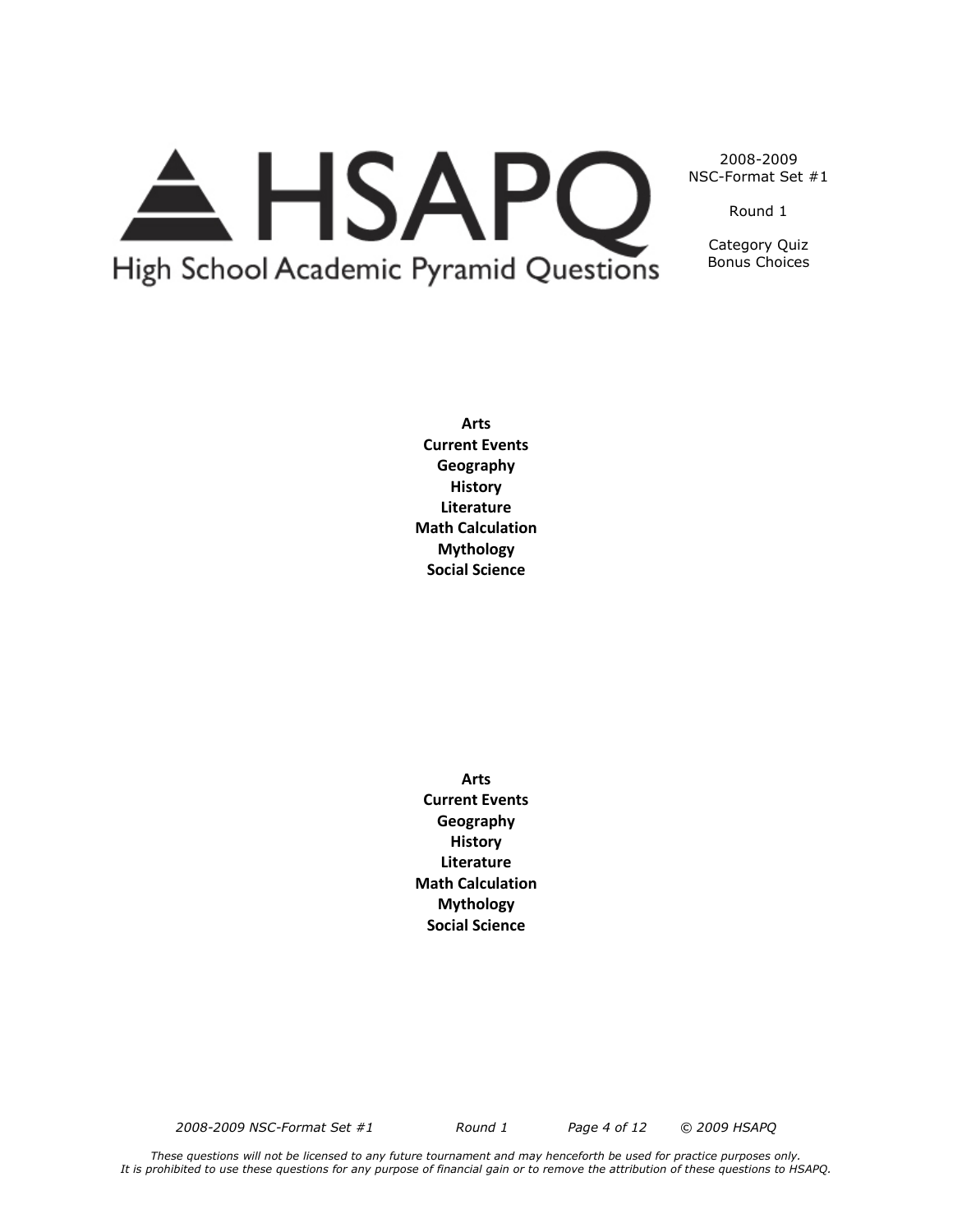2008-2009 NSC-Format Set #1

Round 1

Category Quiz Tossups

## **HSAP** High School Academic Pyramid Questions

9. One song by this person describes seeing Samuel L. Jackson and ordering Singaporean lobster, and several others, including "56 Bars," are produced by DJ Toomp. A song by this artist is the subject of a Weird Al Yankovic parody that includes the lyrics "You like Top Ramen, need Top Ramen / Got a cupboard full of 'em." One song by this man includes Rihanna singing "Cause I'm a paper chaser," and samples O-Zone's "Dragostea Din Tei." For 10 points, name this rapper whose album *Paper Trail* contains the songs "Whatever You Like" and "Live Your Life." ANSWER: **T.I.** [or Clifford Joseph **Harris** Jr.]

10. The tributaries of this state's namesake river include the Big Blue and Smoky Hill. The Flint Hills are located in the east-central portion of this state. This state is home of Horse Thief Canyon and the Gypsum Hills, which are located near Medicine Lodge. This state's highest peak is Mount Sunflower, and the city of Lawrence lost out on being its capital by two thousand, seven hundred votes. The home of the geographic center of the contiguous fifty states, for 10 points, name this state, whose cities include Overland Park, Wichita and Topeka.

## ANSWER: **Kansas**

11. The Lorentz equation describes the force exerted on a mobile one. The density of this at surfaces is represented by sigma and is equal to the Laplacian of the electric field. It is denoted by the letter Z, and Gauss's law states the electric flux through a closed surface is proportional to this quantity enclosed by that surface. Robert Millikan's oil drop experiment measured, for 10 points, what quantity whose time derivative is current, and whose value for electrons is negative one.

ANSWER: **charge** [accept **charge** carriers or particles possessing **charge** or equivalents]

12. One opposition leader in this country labeled himself "the convivial cannibal," and a president of this country, Edward Roye, was put into prison after seeking a British loan to finance its government. Its politics were long dominated by the True Whig Party, which was overthrown by Samuel Doe in 1980, leading to decades of civil war that culminated in the war crimes of Charles Taylor. For 10 points, name this country, which was founded by the American Colonization Society as a haven for freed slaves who wished to return to Africa.

ANSWER: Republic of **Liberia**

*2008-2009 NSC-Format Set #1 Round 1 Page 5 of 12 © 2009 HSAPQ*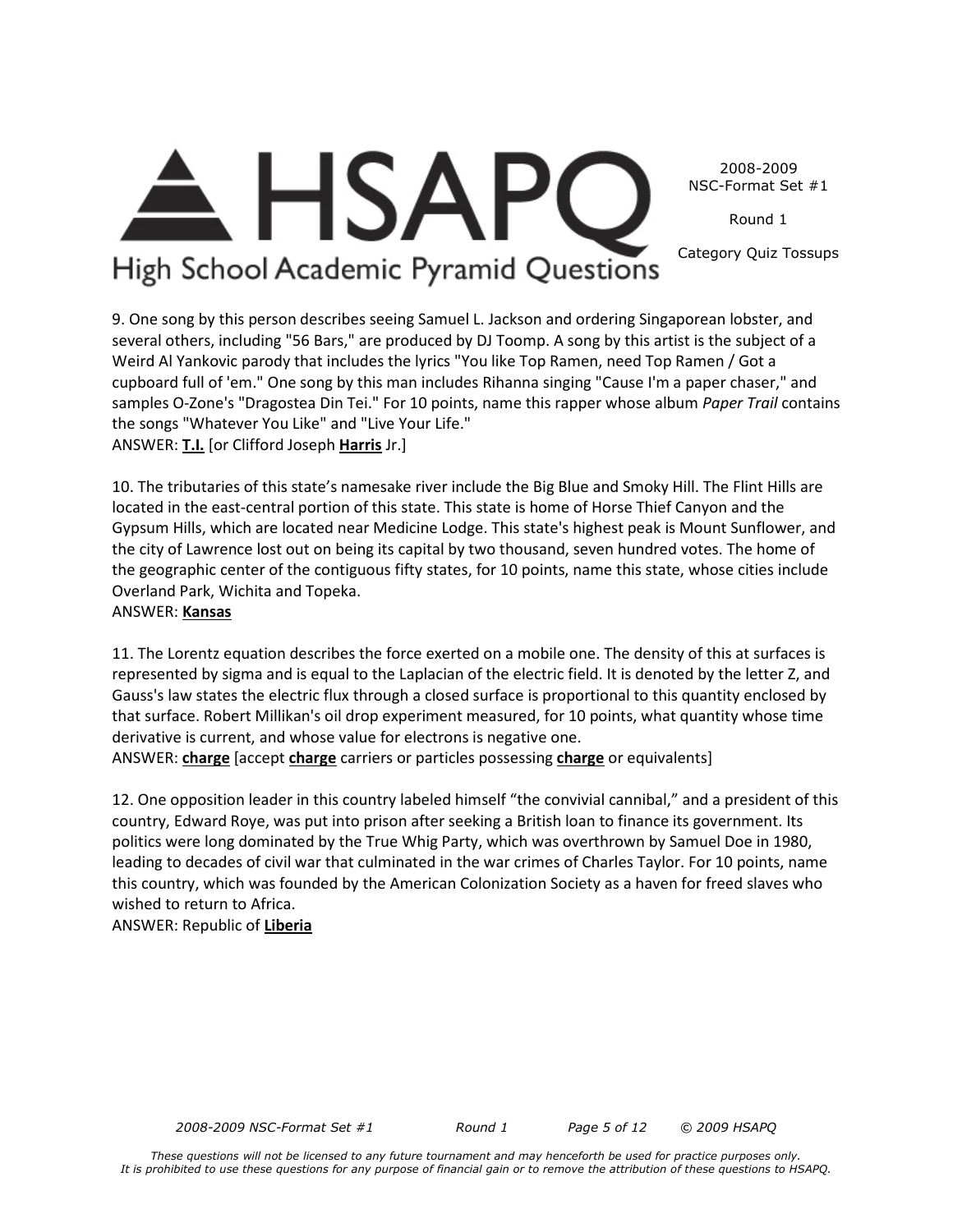13. He wrote about the furniture dealer Gregory Solomon, who deals with his policeman brother Victor Franz in *The Price*, and he created Holga, the fiancée of Quentin, who has flashbacks about his wives Louise and Maggie in *After the Fall.* In one of his plays, Steve Deever is blamed for the production of faulty airplane parts in World War Two that lead to Joe Keller's son's suicide, while in another Tituba leads to Abigail Williams's role in the Salem witch trials. The creator of Biff, an athlete whose father Willy Loman kills himself, for 10 points, name this author of *All My Sons*, *The Crucible*, and *Death of a Salesman*.

#### ANSWER: Arthur **Miller**

14. His experimental films included a five-hour shot of a man sleeping, and a static eight-hour depiction of the Empire State Building. This artist depicted current events in his *Red Race Riot* and put lipstick on the title figure in his *Mao #91*. He was shot by Valerie Solanas, though this painter recovered and continued to make works in silk-screen. For 10 points, name this artist who depicted an item labeled "condensed tomato" in his depiction of thirty-two Campbell's soup cans, a major member of the Pop Art movement.

ANSWER: Andy **Warhol** [or Andrew **Warhola**]

*2008-2009 NSC-Format Set #1 Round 1 Page 6 of 12 © 2009 HSAPQ*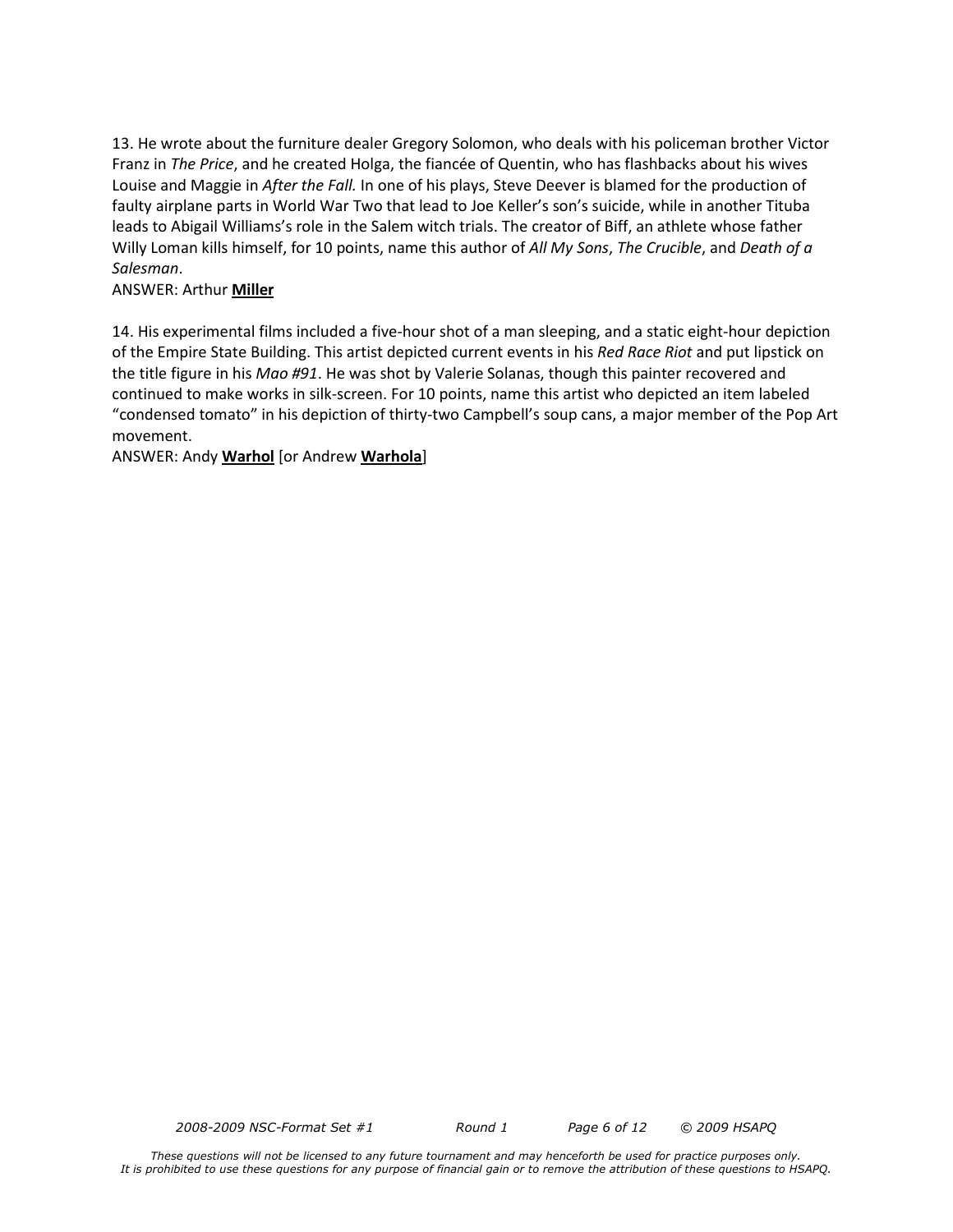# <del>A</del> HSAPC High School Academic Pyramid Questions

NSC-Format Set #1 Round 1

2008-2009

Category Quiz Bonuses

## **Arts**

This man's opera *Treemonisha* had its world premiere in 1972, despite its composition in 1910. For 15 points, name this ragtime pianist whose compositions include *Maple Leaf Rag* and *The Entertainer*. ANSWER: Scott **Joplin**

## **Current Events**

An ad paid for by MoveOn.org in the *New York Times* accused this man of "Cooking the Books for the White House." For 15 points, name this head of the U.S. Central Command who previously served as commander of the Multi-National Forces in Iraq.

ANSWER: General David **Petraeus**

## **Geography**

This province contains its nation's oldest national park, Banff. For 15 points, name this Canadian province that shares Lake Athabasca with Saskatchewan, home to the cities of Calgary and Edmonton. ANSWER: **Alberta**

## **History**

He ran against Anthony Eden in 1955 but was unable to overcome Britain's growing Conservative majority. For 15 points, name this Labour politician who overcame Winston Churchill to become prime minister for six years in a surprise 1945 election. ANSWER: Clement **Attlee**

## **Literature**

In one poem, this author instructs "journey on the highway across America in tears / to the door of my cottage in the Western night." Another poem by this man was written to mourn his mother's death. For 15 points, name this Beat poet of "Howl" and "Kaddish." ANSWER: Allen **Ginsberg**

## **Math Calculation**

Passner has \$12.30 in pennies, nickels, dimes, and quarters, and an equal number of each coin. How many total coins does he have? ANSWER: **120** [(\$12.30 / 0.41) \* 4]

## **Mythology**

Shortly before the Battle of Stamford Bridge, a Viking soldier dreamt of seeing one of these creatures. For 15 points, name these helmet-wearing women whose job it is to bring the souls of dead heroes to Valhalla.

## ANSWER: **Valkyrie**s

*2008-2009 NSC-Format Set #1 Round 1 Page 7 of 12 © 2009 HSAPQ*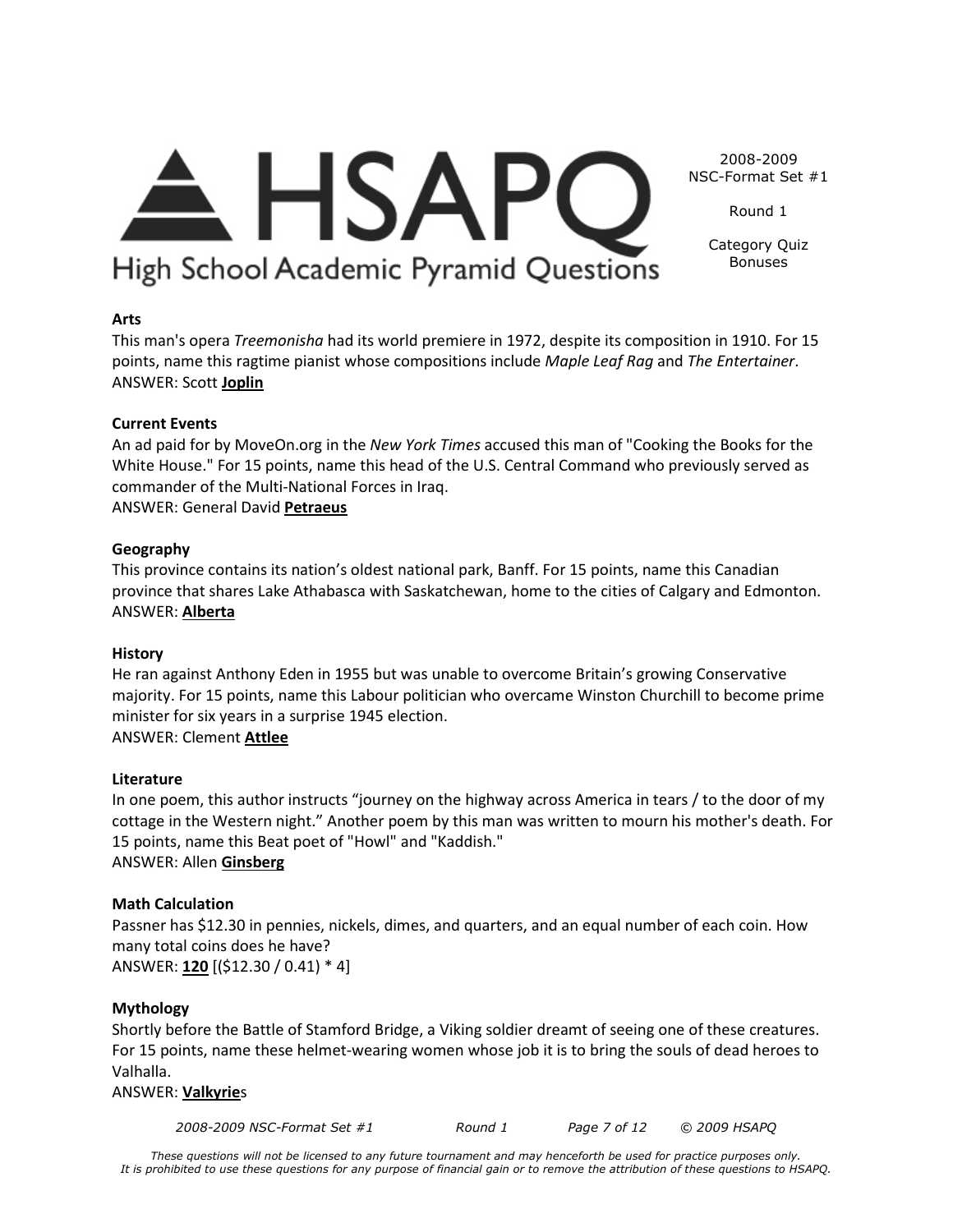#### **Social Science**

It came into question with the stagflation of the 1970s. For 15 points, name this eponymous curve from economics that shows the relationship between unemployment and inflation ANSWER: **Phillips** curve

*2008-2009 NSC-Format Set #1 Round 1 Page 8 of 12 © 2009 HSAPQ* 

*These questions will not be licensed to any future tournament and may henceforth be used for practice purposes only. It is prohibited to use these questions for any purpose of financial gain or to remove the attribution of these questions to HSAPQ.*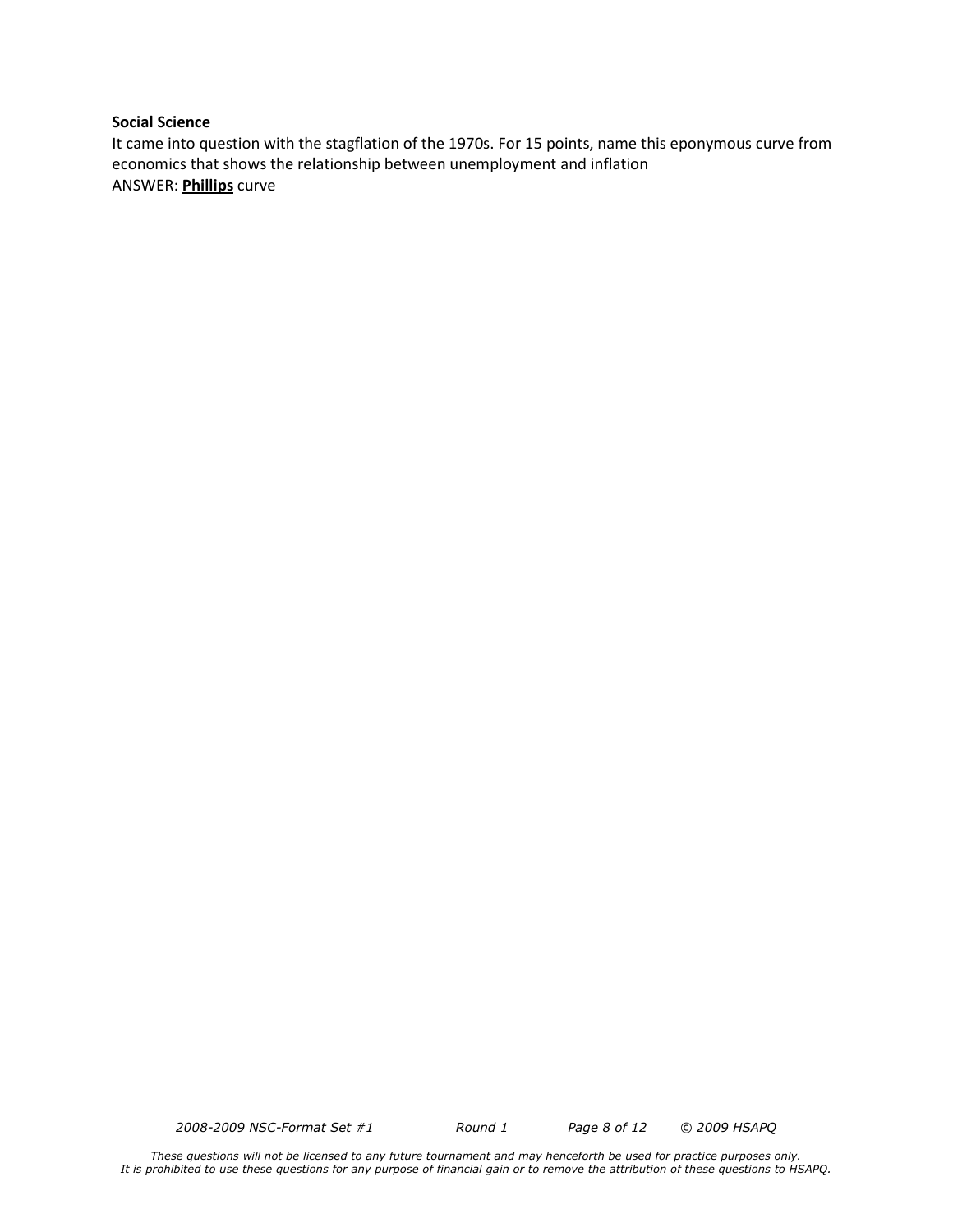*2008-2009 NSC-Format Set #1 Round 1 Page 9 of 12 © 2009 HSAPQ* 

## $\triangle$  HSAPC High School Academic Pyramid Questions

2008-2009 NSC-Format Set #1

Round 1

Stretch Phase

15. He used Freiedrich von Holstein to spy on Harry von Armin, who was removed after a stock exchange scandal surfaced. He failed to sign a treaty at Schonbrunn that would have obligated his country to help Austria regain Lombardy, and survived an assassination attempt by a Catholic named Edward Kullmann.

For 10 points, name this author of the Ems Telegram and practitioner of *Realpolitik*, a German statesman known as the "Iron Chancellor".

## ANSWER: Otto von **Bismarck**

One of his operas is about the Parisian barge owner Michele, while another is about a nun who dies after hearing her child is dead. For 10 points each:

[10] Name this composer of *Il trittico*, which consists of *Il Tabarro*, *Suor Angelica*, and *Gianni Schicchi*. He also composed the music for *The Girl of the Golden West*.

## ANSWER: Giacomo **Puccini**

[10] The title character of this Puccini opera sings "Vissi d'arte." She loves the painter Mario Cavaradossi but is manipulated by the evil chief of police Baron Scarpia.

## ANSWER: *Tosca*

[10] The title character of this Puccini opera, Cio-Cio San, sings "Un bel di vedremo" while she pines away for her husband Pinkerton, who returns to Nagasaki with an American wife.

## ANSWER: *Madama Butterfly* [or *Madame Butterfly*]

16. In one of his novels the villainous James Carker brings about the downfall of the title shipping magnate. One of his title characters has an uncle named Ralph who commits suicide after discovering his son Smike, and in another novel the dwarf Quilp repossesses the title store despite the protestations of Little Nell. For 10 points, name this author of *Dombey and Son*, *Nicholas Nickleby*, and *The Old Curiosity Shop*, as well as *Great Expectations* and *Oliver Twist*. ANSWER: Charles **Dickens**

Name these figures who returned from the dead, for 10 points each.

[10] This son of Zeus and Leda was killed in battle, but his twin brother Pollux shared the gift of immortality with him.

## ANSWER: **Castor**

[10] This beautiful god was killed by a dart of mistletoe. Loki in disguise as Thokk prevented him from returning from Hel, but he will come back to life and rule the post-Ragnarok world.

## ANSWER: **Balder**

[10] This Aztec god descended into Mictlan, died and created human beings by mixing his blood with his bones.

## ANSWER: **Quetzalcoatl**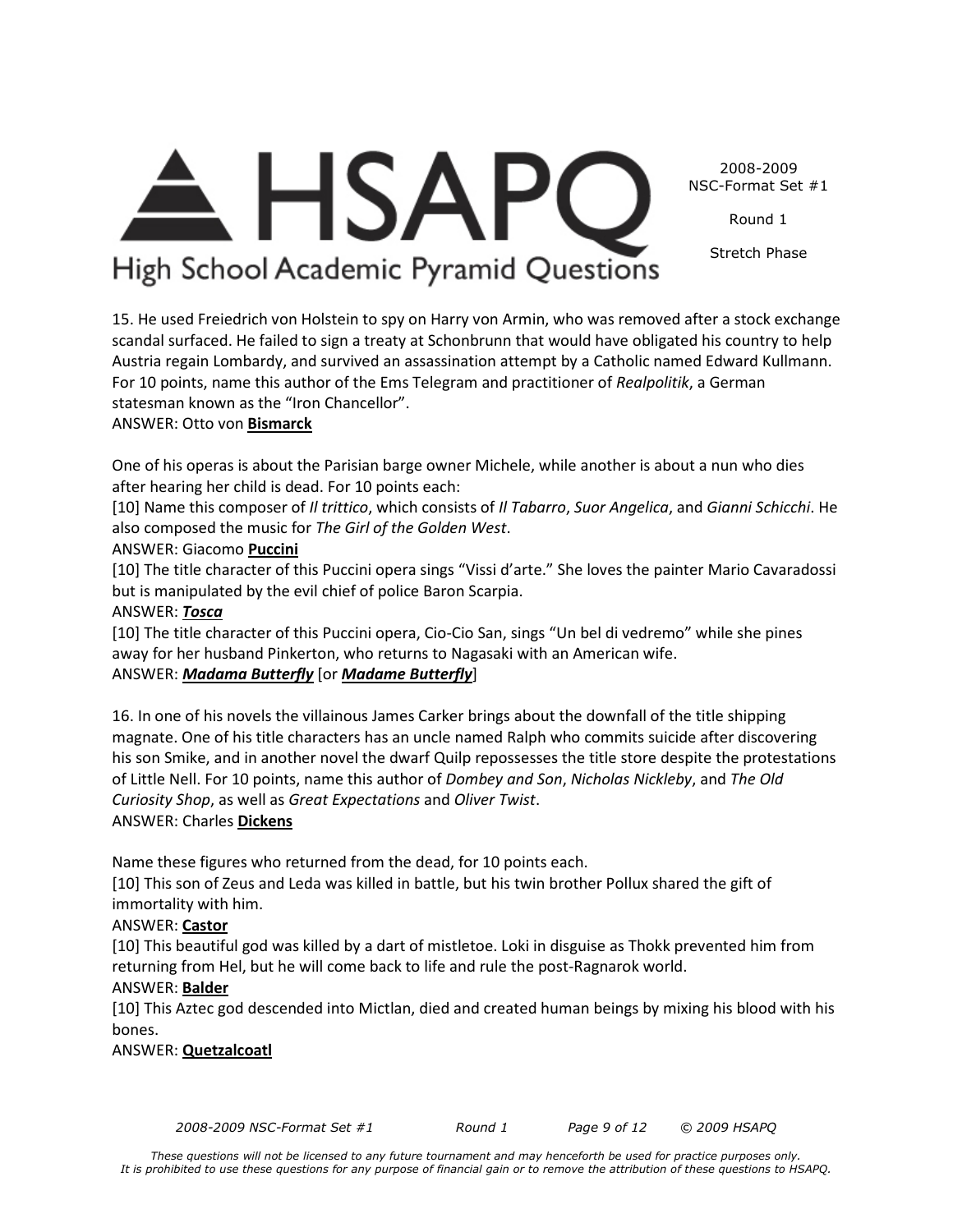17. Even with hlyA deactivated, hemolytic F4+ strains of one variety cause septicemia. One variety uses fimbrial adhesins to bind to human cells, while a related kind causes fever and uses intimin instead of fimbriae. Its entero-hemorrhagic variety produces Shiga toxins and is commonly associated with urinary tract infections and food poisoning, though most strains are commensalists that facilitate digestion and produce small amounts of vitamins B12 and K. Conjugation was first observed in, for 10 points, this bacterium that lives in the lower intestine.

## ANSWER: *E. coli* [or *Escheria coli*]

A work detailing the murder of Solomon P. Sharp by Jeroboam O. Beauchamp in Kentucky takes its title from a line in this poem. For 10 points each:

[10] Name this 1650 poem that begins "Had we but world enough and time."

## ANSWER: "**To His Coy Mistress**"

[10] The novel *World Enough and Time* was written by this man, whose best known work chronicles the rise and fall of the politician Willie Stark, who was based on Huey Long.

## ANSWER: Robert Penn **Warren**

[10] "To His Coy Mistress" is a poem by this Metaphysical poet, who also wrote "An Horatian Ode Upon Cromwell's Return from Ireland."

## ANSWER: Andrew **Marvell**

18. He used both the octatonic mode and third-related triads in his *Sadko* and his *Antar Symphony*. He completed and re-orchestrated the "Persian Dances" from *Khovanschina* by Mussorgsky, and in one work an Alborada is played one time with a violin solo and another time with a clarinet solo. One work of his was reduced for piano by Rachmaninoff and begins with a descending chromatic scale played by the solo violin, representing an insect. For 10 points, name this composer of *Cappriccio Espagnole* and *The Tale of Tsar Saltan*, which features *The Flight of the Bumblebee*.

## ANSWER: Nikolai **Rimsky-Korsakov**

Name these items you might use in chemistry lab, for 10 points each.

[10] A cylinder with a round bottom and a lip at the top, these glass objects are often used to store small volumes of reagent and can be stored on their namesake "racks".

## ANSWER: **test tube**s

[10] Often used to boil solutions, this type of flask has a rounded bottom and thick walls.

## ANSWER: **Florence** flask

[10] This ubiquitous device consists of a metal tube, at the end of which often appears a smokeless flame.

## ANSWER: **Bunsen burner**

19. This author lamented that no one could recite the Lord's Prayer at the beginning of a work that also includes the section "Christian Questions with their Answers." This author of the *Small Catechism* wrote that "A Christian is a free lord" and a "dutiful servant" at the beginning of his *On the Freedom of a Christian*. His deputy wrote the Augsburg Confession, the primary confession of the faith named for him, which in the U.S. has Wisconsin and Missouri synods. For 10 points, name this friend of Philip Melanchthon and author of the *Ninety-Five Theses*.

## ANSWER: Martin **Luther**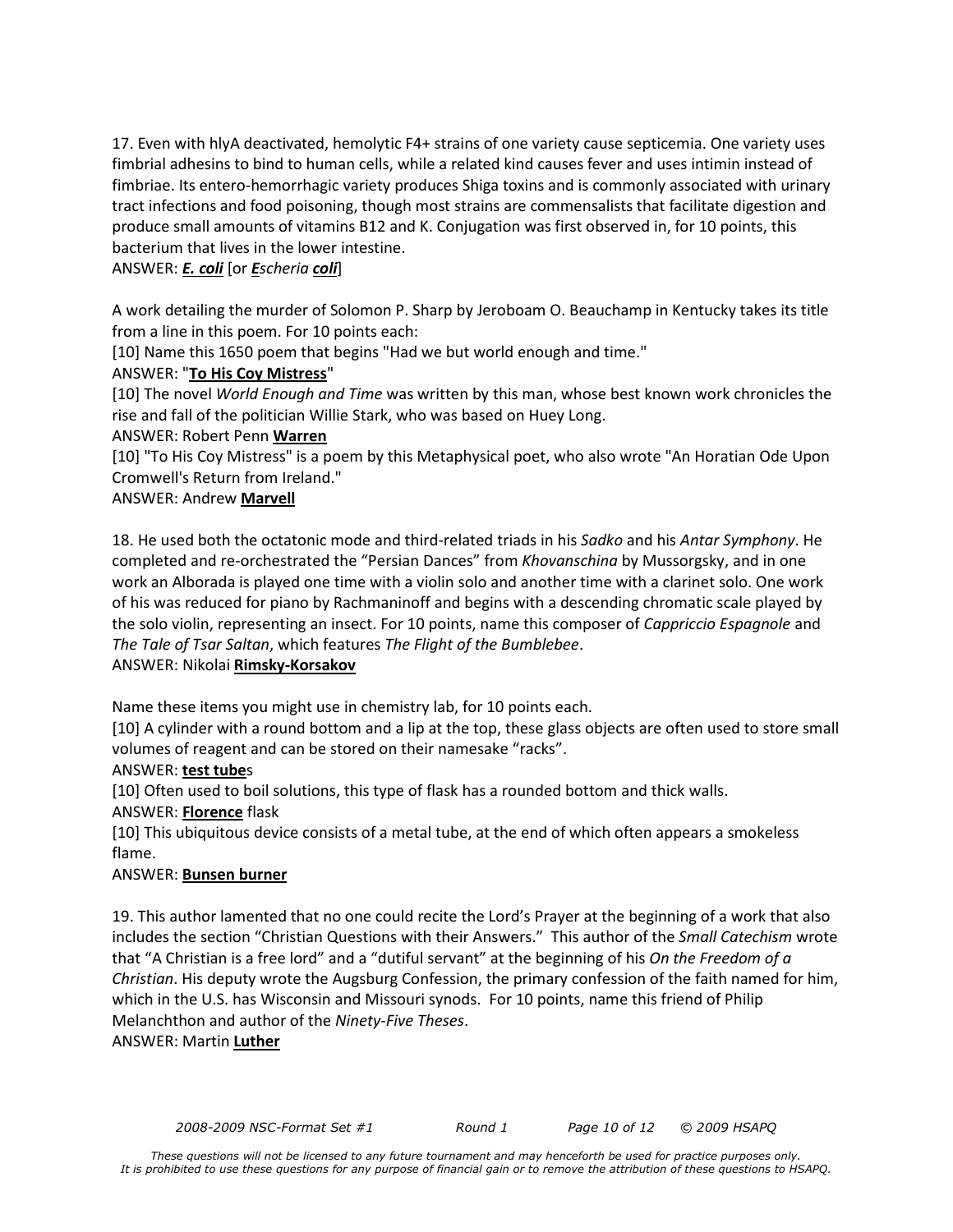He fights Samson Carrasco, who is disguised as The Knight of Mirrors and The Knight of the White Moon. For 10 points each:

[10] Name this title character of a satirical novel by Miguel de Cervantes.

ANSWER: *Don Quixote* [or *El ingenioso hidalgo Don Quixote de la Mancha]*

[10] This man briefly receives his promised governorship of an island in exchange for serving as Don Quixote's squire.

## ANSWER: **Sancho Panza**

[10] Throughout their travels, Don Quixote and Sancho Panza are accompanied by Dapple the donkey and this broken-down horse ridden by Don Quixote.

## ANSWER: **Rocinante**

20. Clive R. Neal found that this object's mostly dense core allows quakes on it to propagate for over ten minutes. This body's gravitational field is home to "mascon" anomalies that correspond to the large basins on its surface, which include the Aitken basin at this body's south pole. The "fission," "coformation," and "capture" hypotheses claim to explain this body's formation, but fail to explain the high angular momentum of its system like the "Giant Impact" hypothesis does. For 10 points, name this body, home to the Tycho crater and many maria, that orbits the Earth.

## ANSWER: the **moon** [accept **Luna**]

His children with his mistress Vannozza dei Cattanei include Cesare and Lucrezia, and he may have taken part in the Banquet of Chestnuts. For 10 points each:

[10] Name this corrupt pope, whose reign saw Girolamo Savonarola perpetrate the Bonfire of the Vanities.

## ANSWER: **Alexander VI** [or **Rodrigo Borgia**; or **Roderic Llancol**]

[10] Pope Alexander VI signed this 1494 treaty, building upon the papal bulls *Aeterni* regis and *Inter caetera*, which created a Line of Demarcation between Spain and Portugal.

## ANSWER: Treaty of **Tordesillas**

[10] Pope Alexander VI, in addition to Cesare, Lucrezia, and Pope Callixtus III, were members of this noble family.

## ANSWER: House of **Borgia**

21. During World War II, Henry Stimson kept this city from being the target of bombings, and it was modeled on Changan. It was created due to the instability of Nagaoka, and the departure of the Ouchi clan from it marked the end of the Onin War. Oda Nobunaga set fire to its monastery complex, and its importance declined with the rise of the Tokugawa Shogunate. Founded by Tammu, for 10 points, name this city, the center of the Heian period and former capital of imperial Japan which was the site of the 1998 global warming accords.

## ANSWER: **Kyoto**

Unlike plants, they are heterotrophic and have a cell wall made of chitin. For 10 points each: [10] Name this kingdom, members of which include mushrooms, mildews, and yeasts.

## ANSWER: **Fungi**

[10] This term denotes the fungal body; it is a mesh of tiny filaments called hyphae.

## ANSWER: **mycelium**

[10] Crustose, foliose and fruticose are forms of this symbiotic association that usually involves a fungus and a photosynthetic organism, such as an alga.

## ANSWER: **lichen**

*2008-2009 NSC-Format Set #1 Round 1 Page 11 of 12 © 2009 HSAPQ*